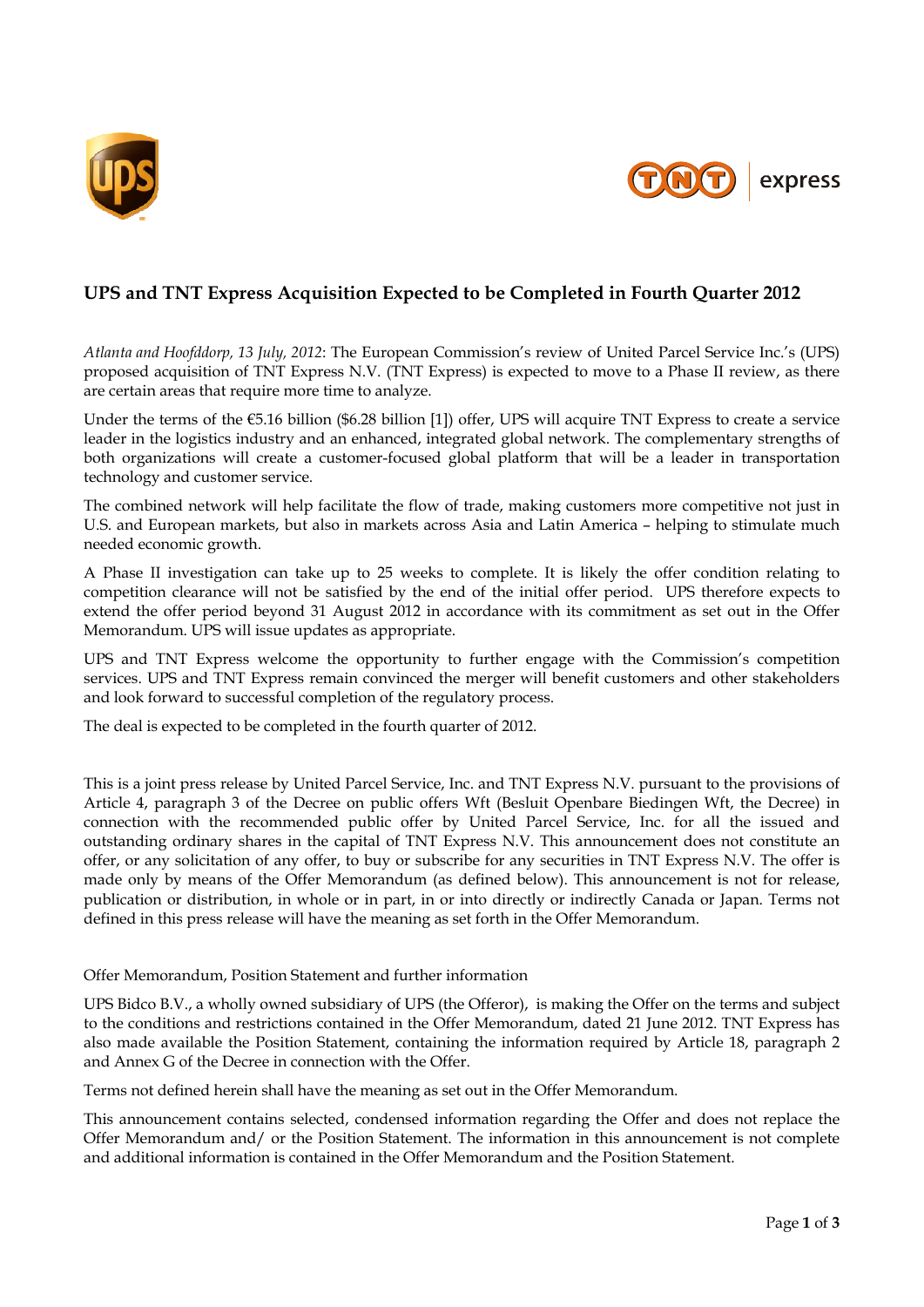Shareholders are advised to review the Offer Memorandum and the Position Statement in detail and to seek independent advice where appropriate in order to reach a reasoned judgment in respect of the Offer and the content of the Offer Memorandum and the Position Statement.

Copies of the Offer Memorandum will be available free of charge at the offices of the Offeror, TNT Express, the Listing and Exchange Agent and the ADS Tender Agent and can be obtained by contacting UPS, or TNT Express, the Listing and Exchange Agent or the ADS Tender Agent at the addresses below.

#### For More Information

UPS

Peggy Gardner (Public Relations) +1 404 828 6051 Anton Van der Lande (Europe) +32 475 279 712 Andy Dolny (Investor Relations) +1 404 828 8901

Maitland (UK) Neil Bennett, Tom Buchanan, David Sturken +44 207 379 5151

SPJ (The Netherlands) Kees Jongsma, Wim Moerkerk +31 20 647 8181

TNT Express Ernst Moeksis (External Communications) Phone +31 (0) 88 393 9323 Mobile +31 (0) 65 118 9384 Email Ernst.moeksis@tnt.com

Andrew Beh (Investor Relations) Phone +31 (0) 88 393 9500

## About UPS

United Parcel Service (NYSE:UPS) is a global leader in logistics, offering a broad range of solutions including the transportation of packages and freight, the facilitation of international trade, and the deployment of advanced technology to manage the world of business more efficiently. Headquartered in Atlanta, UPS serves more than 220 countries and territories worldwide. The company can be found on the Web at UPS.com and its corporate blog can be found at blog.UPS.com. To receive UPS news direct, visit pressroom.UPS.com/RSS.